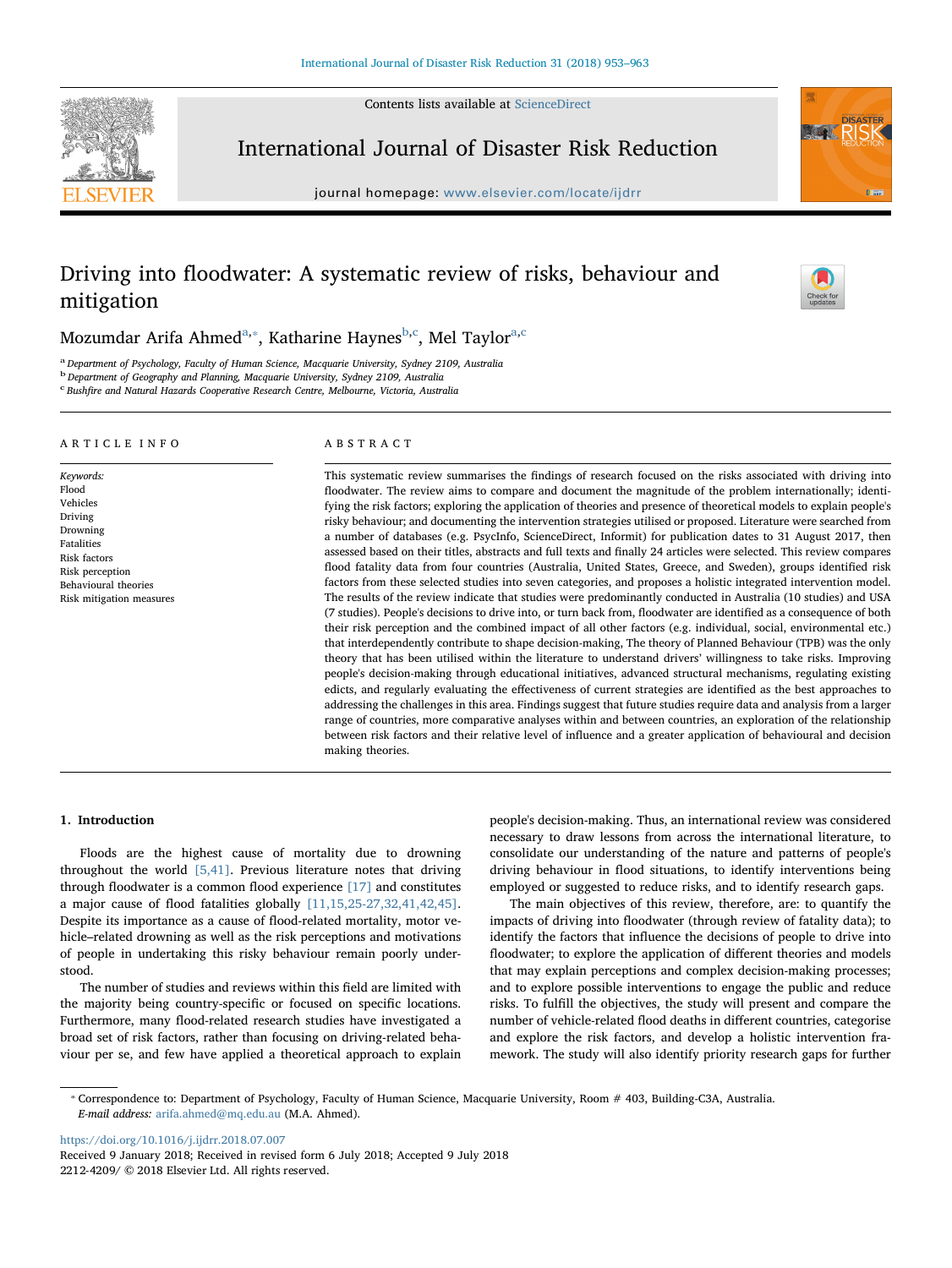study in the context of driving into floodwater.

#### 2. Methods

# 2.1. Study design

This study used a systematic literature review in order to investigate past research that considered the action of driving into floodwater and specifically any patterns, risk factors, and possible interventions. A systematic literature review protocol was prepared to guide the development of the study objectives, questions, inclusions and exclusions criteria, and then search strategies were developed. This protocol was registered with the International Prospective Register of Systematic Reviews (PROSPERO) on 18 July 2017 and was last updated on 31 August 2017 (registration number CRD42017071343).

# 2.2. Inclusion and exclusion criteria

The inclusion criteria used for this systematic review were: studies conducted in all regions across the world; original articles that have been published in peer reviewed journals; and studies that included motor vehicle-related flood experience. There was no restriction applied to the date of studies sampled, and all databases were searched for studies published up to the 31 August 2017. Exclusion criteria included studies not related to driving and vehicles, non-English language articles, and studies on other natural hazards. The protocol developed for this study led to the identification of 24 relevant articles fulfilling these criteria.

#### 2.3. Information sources and search strategies

The sources of information used for this systematic review were PsycInfo, ScienceDirect, Taylor and Francis Online, ProQuest, American Meteorological Society (AMS), Springer Link, Wiley Online Library, Informit, and the Australian Bushfire and Natural Hazards Cooperative Research Centre (CRC) databases. A search for relevant articles was also conducted in Google scholar. The search terms used for the review were; 'flood', 'risk', 'drowning', 'driving' and 'vehicles'. See [Table 1](#page-1-0) for search strategies used in this review.

# 2.4. Study selection

This review adopted a three-stage screening process for selecting potential studies. Firstly, articles were assessed based on their titles, and secondly on the basis of abstracts in order to exclude articles not fulfilling the inclusion criteria. Finally, the remaining articles' full texts

#### <span id="page-1-0"></span>Table 1

#### Search Strategies.

| Keywords                                            | <b>Databases</b>                      | Search<br>Outcome | Last date of<br>search |
|-----------------------------------------------------|---------------------------------------|-------------------|------------------------|
| ("risky behavio*" OR "risk*"<br>OR "willingness" OR | Wiley Online<br>Library               | 647               | 21/08/<br>2017;        |
| "driving behavio*" OR                               | PsycInfo                              | 330               | 12:12 p.m.             |
| "reasoned action" OR<br>motivation) AND             | Taylor and Francis<br>Online          | 320               |                        |
| ("flood*" OR "flashflood")                          | Springer                              | 226               |                        |
| AND ("vehicle*" OR                                  | <b>ScienceDirect</b>                  | 145               |                        |
| "automobile*" OR "car"<br>OR "cars")                | American<br>Meteorological<br>Society | 66                |                        |
|                                                     | ProQuest                              | 45                |                        |
|                                                     | Informit                              | 30                |                        |
|                                                     | Bushfire and                          | 19                |                        |
|                                                     | Natural Hazards                       |                   |                        |
|                                                     | Cooperative                           |                   |                        |
|                                                     | Research Centre                       |                   |                        |

<span id="page-1-1"></span>

Fig. 1. Article selection flow chart.

were accessed and read, and at this stage, articles that did not meet the set of inclusion criteria were rejected. See [Fig. 1](#page-1-1) for the article selection flowchart.

#### 2.5. Data extraction and management

Two reviewers independently extracted data from all sources using pre-prepared and piloted data extraction forms based on the review objectives. Extracted information included: study goals, methodology, study area, study population and participant demographics, theoretical basis, types of analyses, results of studies (including number of vehiclerelated flood incidents and fatalities), factors associated with risks, and suggested interventions. Finally, all extracted information was crosschecked and accepted by reviewers after discussions. Endnote X8 was used to manage the references. Reviewers also assessed the methodological quality of the included studies which involved critical appraisal of the methods of data collection, the type of statistical analyses, quality of reporting, and other potential sources of bias.

#### 2.6. Data synthesis

A systematic narrative synthesis was conducted. First, a preliminary synthesis of findings of included studies (tabulation and groupings) was undertaken. This was followed by an exploration of the relationship and findings both within and between the included studies and an assessment of the robustness of the synthesis. See the [Fig. 2](#page--1-3) for synthesis process conducted by this review.

#### 2.7. Assessment of the risk of failure

Assessment of the risk of failure (for instance missing important information due to systematic bias in the search methodology) was conducted, independently, by two reviewers from different disciplines; psychology and geography. This assessment involved critically appraising the methods of data collection, the type of statistical analyses, quality of reporting and other potential sources of bias (for example publication bias, in which only positive results are published and therefore over-represented).

### 3. Results

From all databases, 968 titles, 430 abstracts and 52 full texts of articles were assessed for eligibility criteria. A total of 24 articles fulfilling the inclusion criteria were selected to be reviewed. A list of the selected studies and justification for their selection in this review is presented in [Table 2.](#page--1-4)

A descriptive summary of the characteristics of the selected studies,